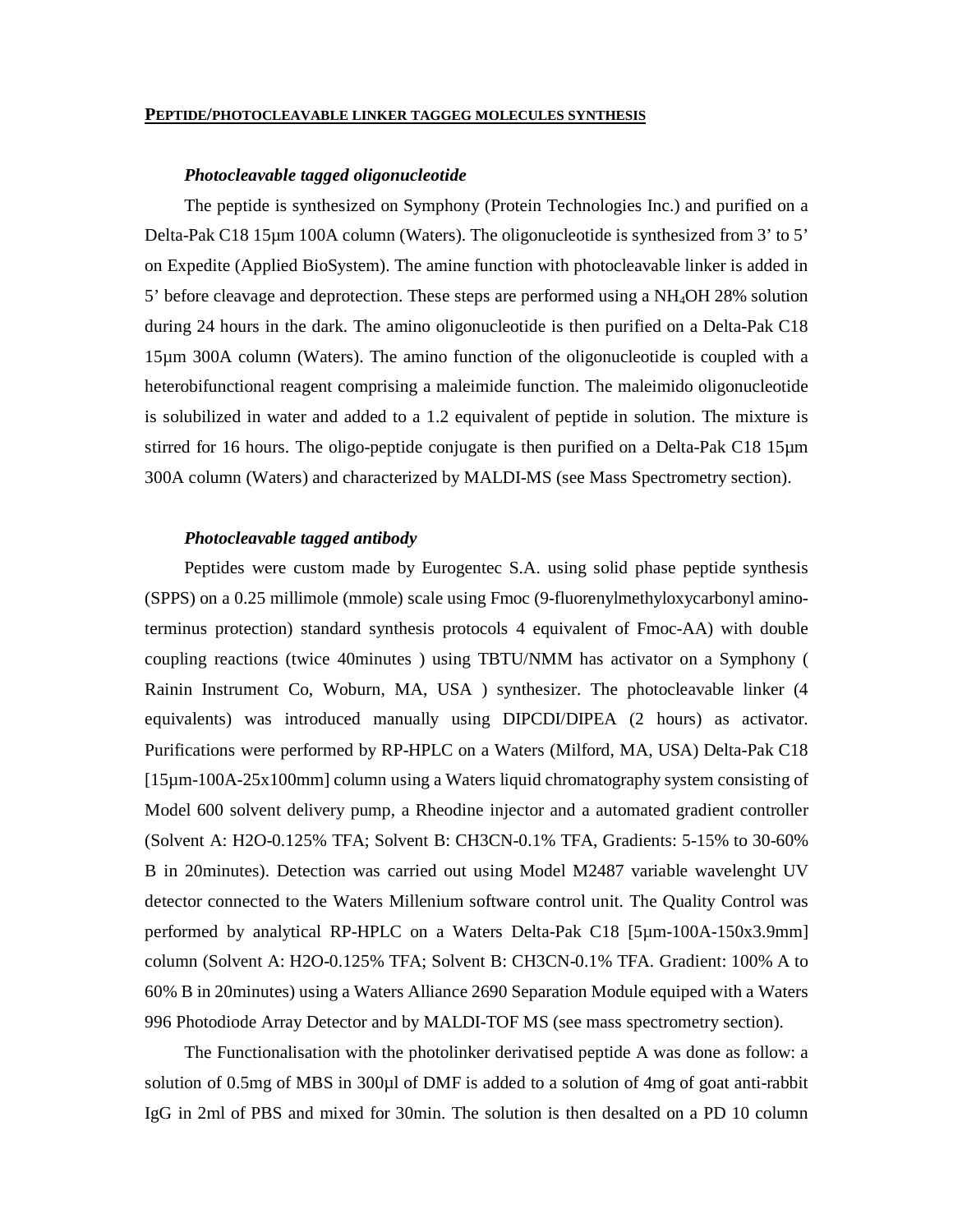using 50mM phosphate buffer at pH =6. To this desalted activated IgG, a solution of 1mg of the photocleavable derivatised peptide in 300µl of DMF and 1ml of PBS is added and stirred for 3h at room temperature. Afterwards, the reaction mixture is dialyzed overnight against PBS (membrane cut-off 12-14 000).



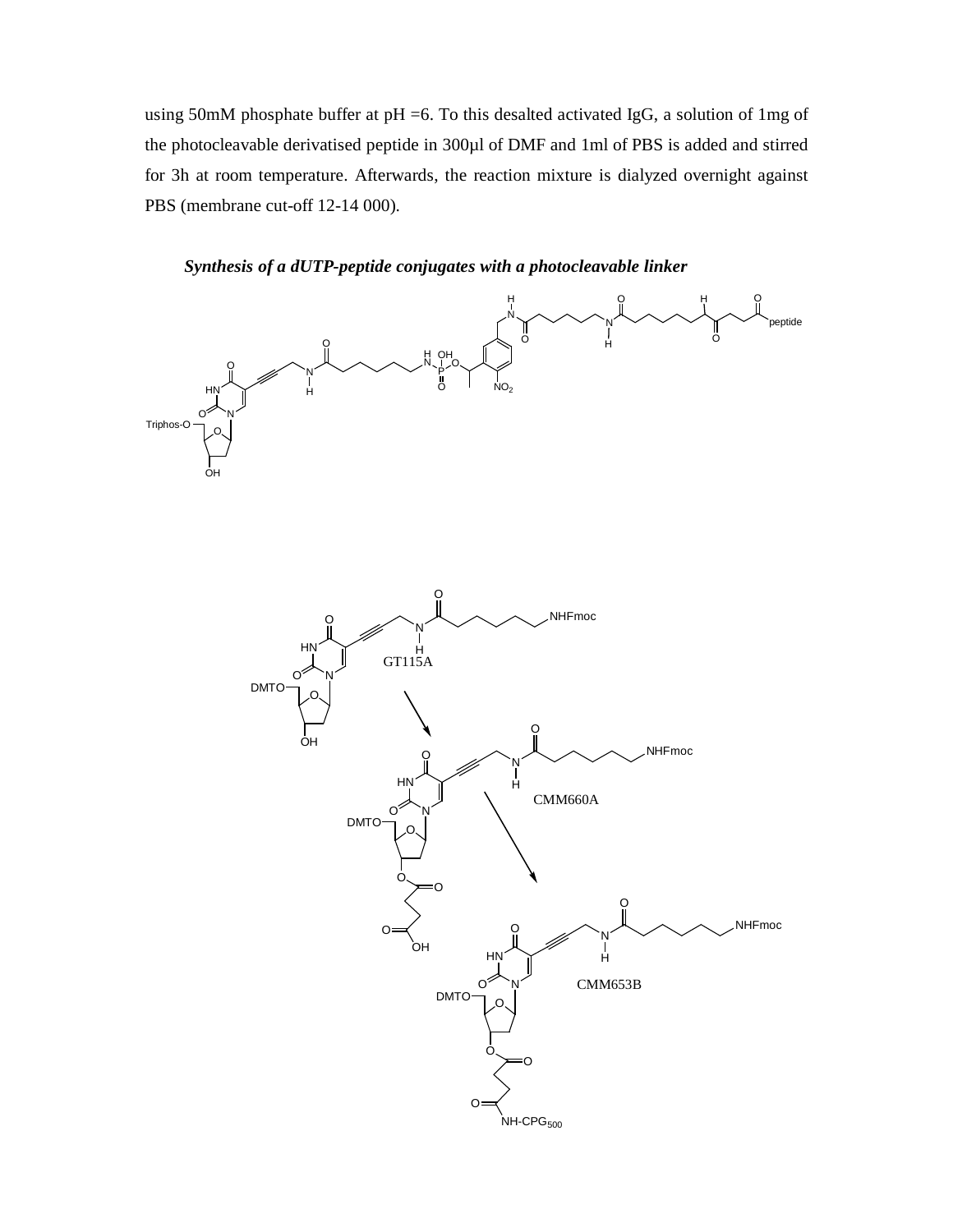In order to prepare this triphosphate, a Fmoc protected CPG resin was required. The succinylate was prepared from GT115A (100mg). The sample was relatively pure but contained a small amount (by TLC) of a higher running non-tritylated compound (originates from the Sonogashira reaction and does not interfere with subsequent reactions and was not visible in the NMR spectra of the sample). Since it was not possible to purify the succinate, the reaction was modified slightly. It is normal to add 2 equivalents of succinic anhydride to the reaction to get quantitative yield but if this is not removed completely, the amino residues of the cpg resin can become blocked during functionalisation. Therefore, 1.5 equivalents were used since the exact purity of the product is undetermined. The reaction did not go to completion (from TLC this was more than 50%) by comparing the intensity of the components on the TLC by UV(254nm) and the intensity of the DMT cation on treatment with HCl fumes. Since the non-succinylated product will not react, the resin was functionalised using this mixture. The resin was prepared but the loading is very low,  $5.4$ <sub>umolg</sub><sup>-1</sup> (180mg).

The resin was detritylated using 2% TCA/DCM washed with DCM and the process repeated until no orange colour due to the DMT cation was observed. This was then dried (suction under argon) and the resin soaked in pyr/DMF 1:3 (0.4ml) for 5 minutes before a solution of 0.1M Eckstein's reagent in dioxane was added (0.1ml). The reaction was allowed to stand for 15 minutes after which time the resin was washed (dioxane, MeCN) and dried (suction under argon). The resin was then soaked in a solution on 0.5M *bis*- (tributylammonium) pyrophosphate in anhydrous DMF and tri-*n*-butylamine for 20 minutes and the resin washed (DMF, MeCN) and dried (suction under argon). The product was oxidised (iodine/water/pyridine/THF for 30 minutes), washed (MeCN) dried (suction under argon). The Fmoc protecting group was removed (20% piperidine/DMF, 0.5ml, 20mins) and the resin washed thoroughly, (DMF, MeCN) and dried (suction under argon). This was then washed with DCI and a solution of DCI/photolabile amino linker CEP (1:1, 0.5ml) was added and the reaction was allowed to stand for 20 minutes. The solution was removed and the resin washed (MeCN) and dried (suction under argon). A mixture of cap A/cap B (1:1, 0.5ml) was added and the resin soaked for 5 minutes before removing the capping reagents and washing and drying the resin as before. The product was oxidized  $(I_2/THF/pyr/H_2O$ , 5mins) and the resin washed and dried as before. This was cleaved from the resin with cNH4OH at room temperature for 30 min, then purified by anion exchange HPLC on a Dionex NucleoPac100 HPLC column using the following solvent system Buffer A:0.1M NH4Cl with 10%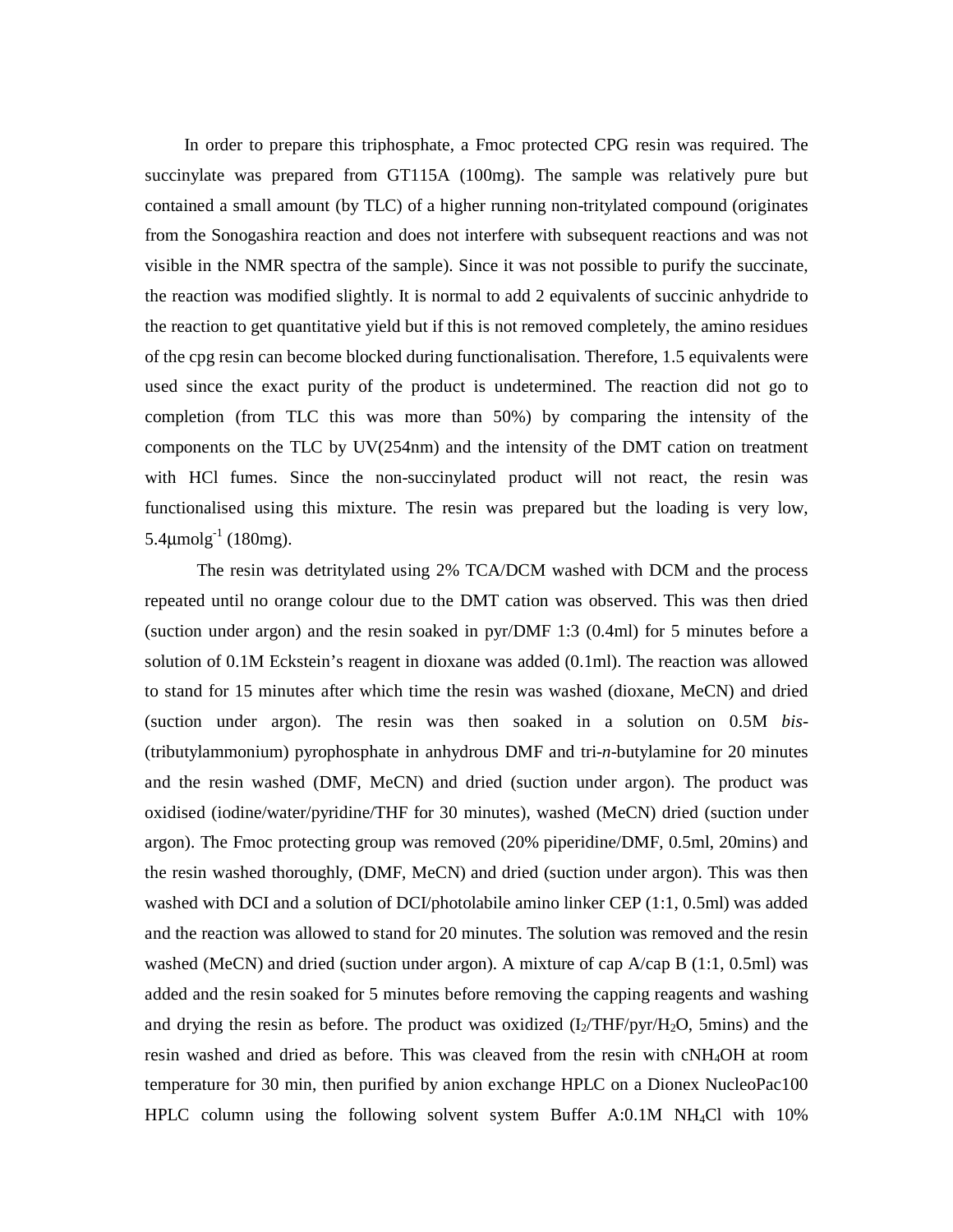acetonitrile; Buffer B: 1M NH4Cl with 10% acetonitrile; flow rate 2.5 mL/min. using 6Triphos.mth. This gave 3 fractions (A:-7mins, B:-7.9mins and C:-10.3mins). All 3 fractions were lyophilized overnight before being desalted by reverse phase HPLC Buffer A: Water; Buffer B: acetonitrile; flow rate 4 mL/min. The 3 fractions were again lyophilized overnight before being suspended in 200ul of water. M.S. showed that CMM661A pk 1 was definitely not the triphosphate but it could be either CMM661pk 2 or 3 (very similar M.S. profiles). (CMM662A was formed from CMM661A pk 2 and CMM663A was formed from CMM661A pk 3).Both samples were then used in the subsequent reaction. Bicarbonate buffer (10ul) and the maleimide NHS ester (50ul) were added to each sample and the reactions agitated overnight. The samples were diluted with milliQ water (500ul) and filtered. The samples were purified by RP-HPLC, buffer A: 0.1M TEAA, buffer B: MeCN, flow rate 4mL/min. using MeCN50.mth and the coupling of the peptide was carried out on these fractions.

### **Tissue preparation for** *in situ* **hybridization (ISH)**

Formalin Fixed Paraffin Embedded tissues (FFPE) sections of 10 µm were transferred onto a conductive ITO-glass. Sections were stored at 30°C overnight for good adherence. Tissues were then dewaxed using xylene  $(2x15 \text{ minutes})$ , and then hydrated during 5 minutes in 3 steps mixed ethanol/water baths  $(96^{\circ}, 70^{\circ}, 30^{\circ})$ . Sections were prepared according to classical ISH protocols. Tissues were incubated in glycine 0,1M/Tris HCl buffer (pH 7.4), then treated for 15 minutes with proteinase K for protein digestion  $(1\mu g/\mu L)$  in 1M/Tris HCl, 0.5M EDTA pH 8). After post-fixation with 4% paraformaldehyde (0.1M Phosphate/5mM  $MgCl<sub>2</sub>$  buffer pH 7.4) for 15 minutes, a 10 minute bath with triethanolamine (0.1M pH 8) was carried out. Sections were washed with SSC 2X then ultrapure water for 5 minutes. Probes were denaturated at 100 $^{\circ}$ C for 10 minutes, and after a 3 step tissue dehydratation (30 $^{\circ}$ , 70 $^{\circ}$ ; 96°), hybridization was done for 16H at 55°C dissolving cDNA probes in hybridization buffer (Dextran sulfate 10%, formamide 50%, SSC 20X 20%, Denhardt's 100 X 10%). Tissues were incubated with Rnase ( $10\mu g/mL$ ,  $37^{\circ}$ C 30 minutes) then rinced 10 minutes with successive SSC/2mercaptoethanol (0.07%) solutions (2X, 1X) and twice 0.5X at 55°C for 30 minutes. After rinsing slices with SSC 0.1X for 5 minutes at room temperature, one bath of ultrapure water was carried out to remove the excess of polymers. Tissues were kept drying at room temperature before MALDI matrix application.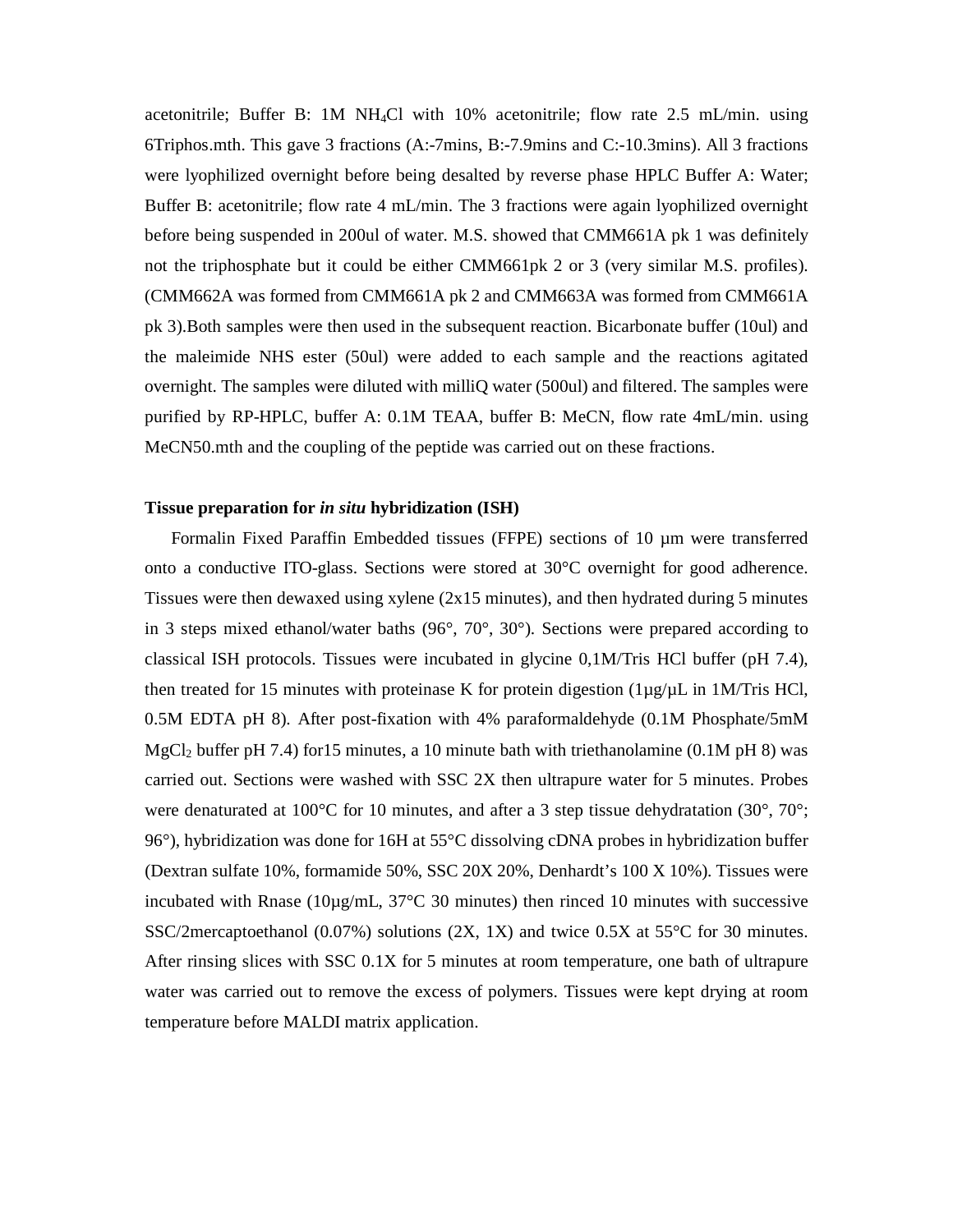### **Tissue preparation for immunocytochemistry (ICC)**

Adult male Wistar rats weighing 250-350 g (animal welfare accreditation by the French ministry of the agriculture  $N^{\circ}$  04860) maintained under standard care were used. Animals were sacrificed by decapitation and immediately dissected to remove the brain. Frozen sections of 10  $\mu$ m were performed on a cryostat and immediately transferred onto a conductive Indium-Tin Oxide (ITO) glass (Bruker Daltonics, Wissenbourg, France). After drying sections for 5 minutes at room temperature, tissues were heated at 80°C for 20 seconds to allow for good adherence on slides. Rat brain sections were incubated at room temperature with 500  $\mu$ L buffer (0.1M PBS / 1% BSA / 1% normal goat serum / 0.05% triton X100) for 30 minutes. The same buffer was used to dilute carboxypeptisase D (CPD) antibody (1/400), and incubation was performed overnight at  $4^{\circ}$ C. After 3 times washing in PBS, sections were incubated with peroxidase-conjugated secondary antibody (anti-rabbit IgG 1/100 developed in goat; Jackson Immunoresearch Inc. Europe LTD) or FITC-conjugated secondary antibody (anti-rabbit IgG 1/100 developed in goat; Jackson Immunoresearch Inc. Europe LTD) or using photocleavable tagged antibody (1/100) for 80 minutes at room temperature. After another 3 washing steps in PBS buffer, the sections for peroxydase ICC were incubated in chloronaphtol with  $0.05\%$  H<sub>2</sub>O<sub>2</sub> for detection. Reaction was stopped with several PBS and ultrapurewater baths. For FITC ICC, slices were prepared using phenylenediamine in glycerol. For photocleavable tagged antibody, tissues were rinced 3 times for 5 minutes with ultrapure water to remove salts, and sections were kept drying at room temperature before matrix application. Tissues were then, compared using microscopy.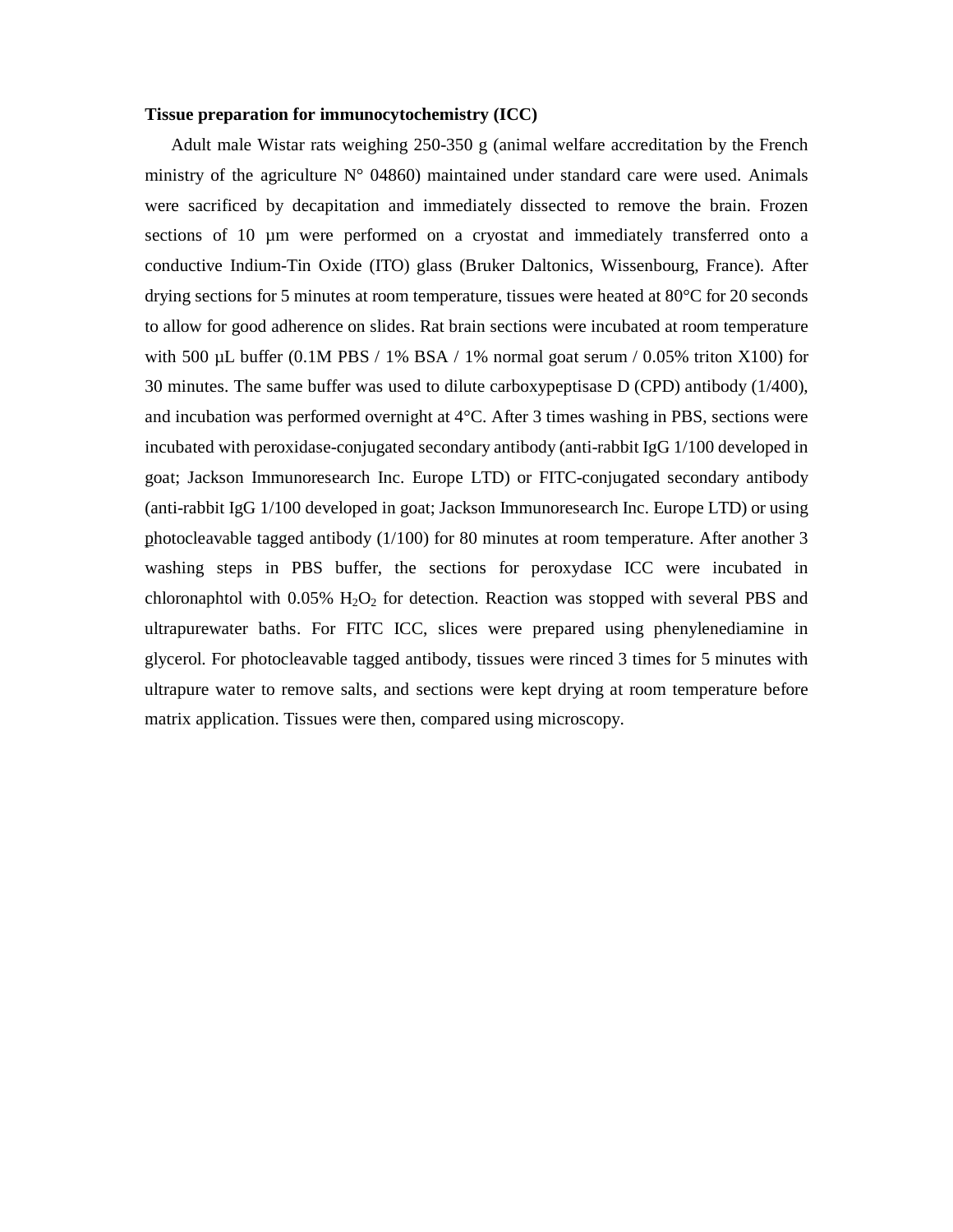## **PEPTIDE/PHOTOCLEAVABLE LINKER TAGGEG MOLECULES STRUCTURES**

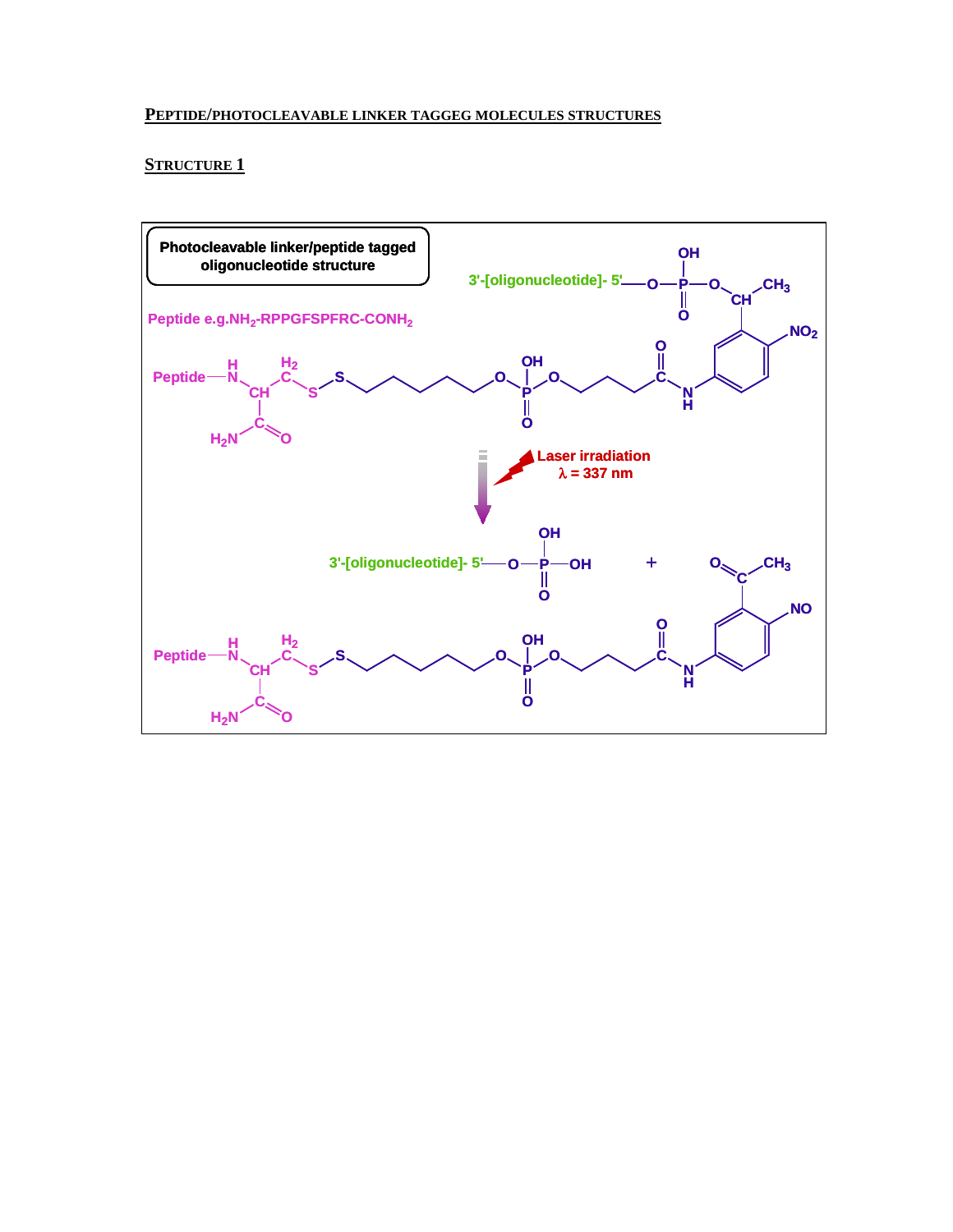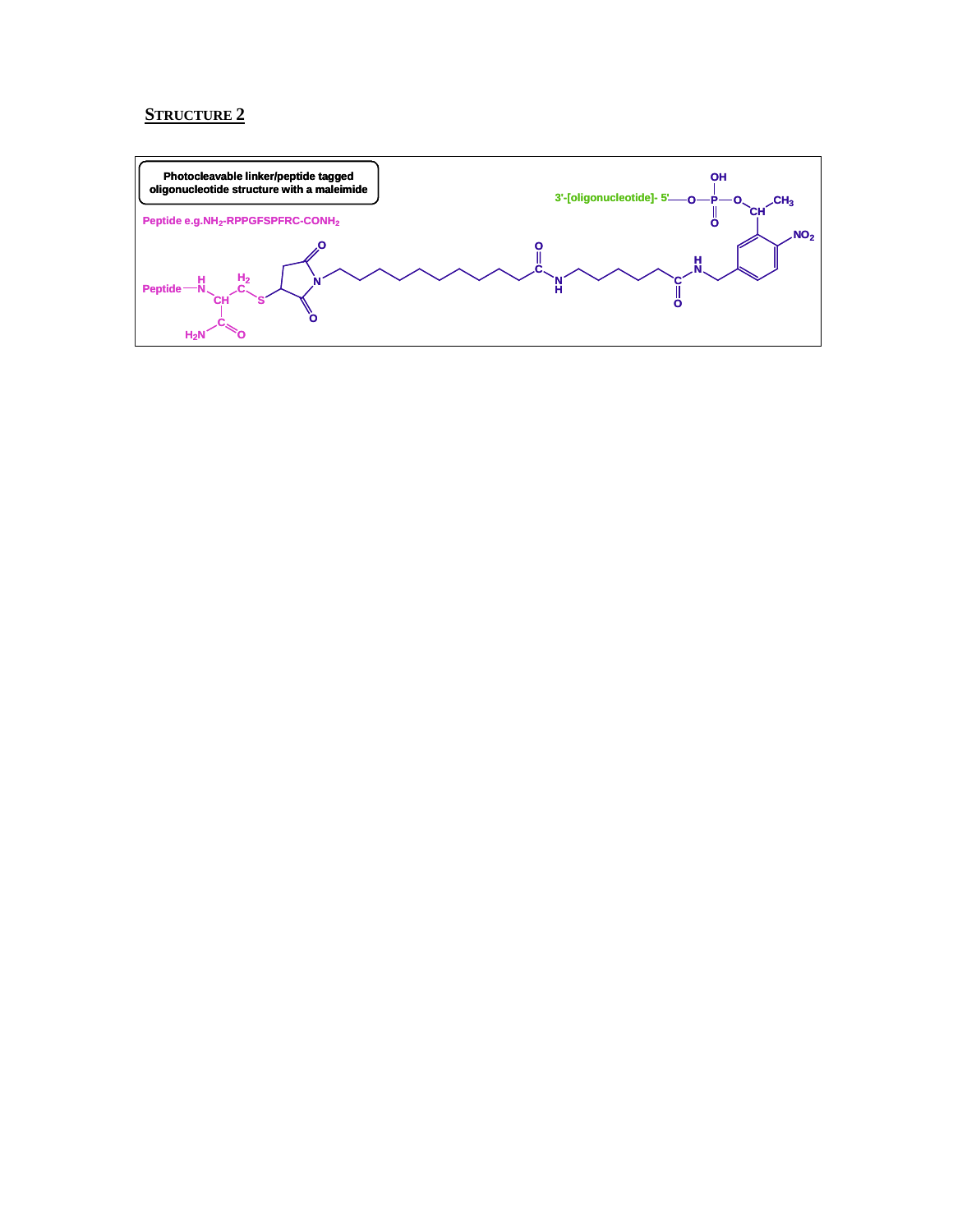